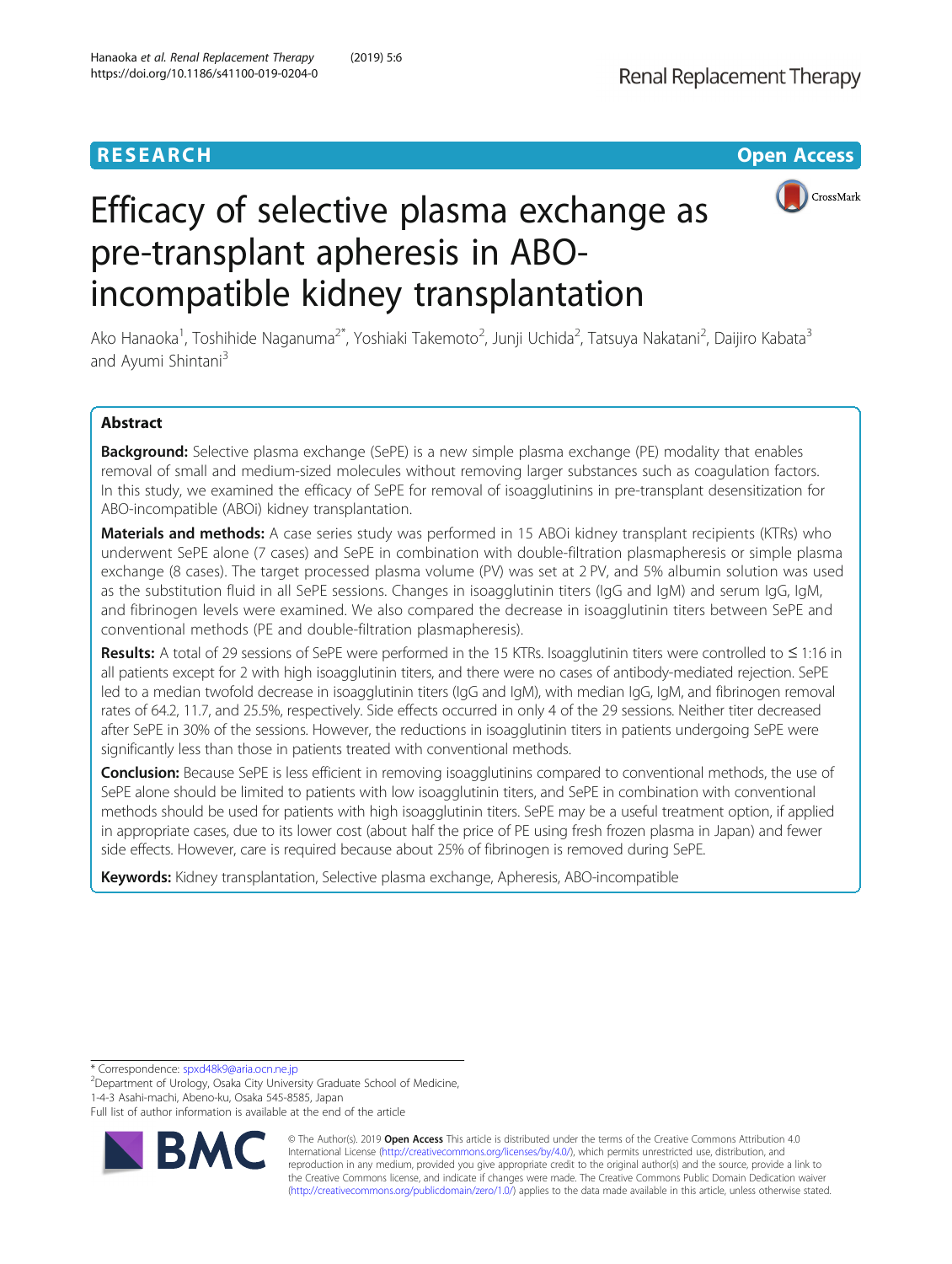## Introduction

Recently, pre-transplant apheresis is less frequently being performed in ABO-incompatible (ABOi) kidney transplantation for patients with already low isoagglutinin titers or those successfully desensitized by immunosuppressants such as rituximab  $[1-6]$  $[1-6]$  $[1-6]$  $[1-6]$ . However, multiple sessions of apheresis are still performed at many institutions for isoagglutinin removal in pre-transplant desensitization for ABOi kidney transplantation [[7](#page-5-0)–[11](#page-5-0)]. Double-filtration plasmapheresis (DFPP), simple plasma exchange (PE), and antigen-specific immunoadsorption (IA) are also often performed as methods of apheresis in ABOi kidney transplantation [[12](#page-5-0)–[14](#page-5-0)].

Repeated DFPP or PE (using albumin solution as substitution fluid) can cause a marked loss in coagulation factors [\[15,](#page-5-0) [16](#page-5-0)], which can then cause perioperative bleeding, especially if the last session was performed on the day before the transplant [[17](#page-6-0)]. With PE, there have been reports of treatment being suspended due to side effects such as allergic reactions to fresh frozen plasma (FFP) [\[18,](#page-6-0) [19](#page-6-0)]. This is particularly disadvantageous for hemodialysis (HD) and apheresis combination therapy because both apheresis and HD may have to be discontinued due to allergic reactions. Antigen-specific IA using Glycosorb®-ABO columns is a useful method that causes fewer side effects without removing coagulation factors, but the columns cost about 3000 euro each [[13](#page-5-0)]. Moreover, the use of this column has not been approved in Japan.

Selective plasma exchange (SePE) is a new simple PE modality that uses a membrane plasma separator with a smaller pore size compared to conventional plasma separators and enables removal of small and medium-sized molecules without removing larger substances such as coagulation factors [[20](#page-6-0)]. SePE has increasingly been reported as an effective method in cases where the etiologic agent can be removed [\[21](#page-6-0)–[24\]](#page-6-0), since it exhibits fewer side effects through the use of albumin as the substitution fluid, in contrast to the use of FFP in PE. SePE also has a cost benefit because albumin is cheaper than FFP. SePE is about half the price of PE using FFP in Japan. However, a disadvantage of SePE is that it is less effective in removing relatively larger molecules, and SePE requires a greater volume of substitution fluid compared with regular PE [[20](#page-6-0)]. In this study, we examined the efficacy of SePE for removal if isoagglutinins in pre-transplant desensitization for ABOi kidney transplantation.

## Patients and methods

## Study design and participants

A retrospective, case series study was conducted in patients with end-stage renal disease who underwent ABOi kidney transplantation with apheresis therapy from January 2015 to December 2017 at Osaka City University Hospital. The inclusion criteria were kidney transplant recipients (KTRs) who had undergone at least one session of SePE. Patients with donor-specific antibodies were excluded. A total of 15 KTRs were enrolled in the study.

This study protocol was conducted in accordance with the Principles of the Declaration of Helsinki and the Declaration of Istanbul and was approved by the ethics committee of the Osaka City University Graduate School of Medicine (No. 4009). Opt-out consent was obtained instead of written informed consent; i.e., we provided the patients with information explaining the proposed research project (the purpose, required individual data, and duration of the study) by means of an information sheet or hospital website and gave them the opportunity to opt out. The demographic and baseline clinical data are presented in Table [1.](#page-2-0)

#### Desensitization protocols

Desensitization was conducted by immunosuppressive therapy, centering on rituximab, and apheresis to reduce the pre-transplant isoagglutinin titers (immunoglobulin G (IgG) and IgM) to  $\leq$  1:16 [\[8](#page-5-0), [25](#page-6-0)–[27\]](#page-6-0).

- 1. Immunosuppression protocols [\[4](#page-5-0), [28](#page-6-0)]: The pretransplant desensitization regimen included 4 weeks of mycophenolate mofetil (MMF; 1 g/day). Patients aged  $\geq 65$  years old underwent treatment with 0.5 g/day MMF for 4 weeks. Almost all patients with titers < 1:512 underwent treatment with a single dose of rituximab  $(150 \text{ mg/m}^2)$  2 weeks before transplantation. Patients with titers > 1:512, rebound of antibody titers, or donor-specific antibodies underwent both splenectomy at transplantation and treatment with two doses of rituximab  $(150 \text{ mg/m}^2)$  2 weeks before and on the day of transplantation. Post-transplant immunosuppression consisted of a calcineurin inhibitor (tacrolimus or cyclosporine, initiated 3 days prior to transplantation), MMF or everolimus, steroids, and two doses of basiliximab.
- 2. Apheresis protocols: For removal of isoagglutinins, patients underwent 1 to 13 sessions (at least 1 session) of apheresis (PE, DFPP, SePE) before transplantation until isoagglutinin titers decreased to  $<$  1:16. In earlier cases (cases 1 and 2), SePE was performed in patients with high titers. However, after we learned that this procedure was not as effective as DFPP and PE in reducing isoagglutinin titers, SePE was performed after the isoagglutinin titers were reduced to some extent by DFPP or PE in patients with high titers (> 1:64). Currently, SePE alone is performed once or twice in patients with isoagglutinin titers < 1:32.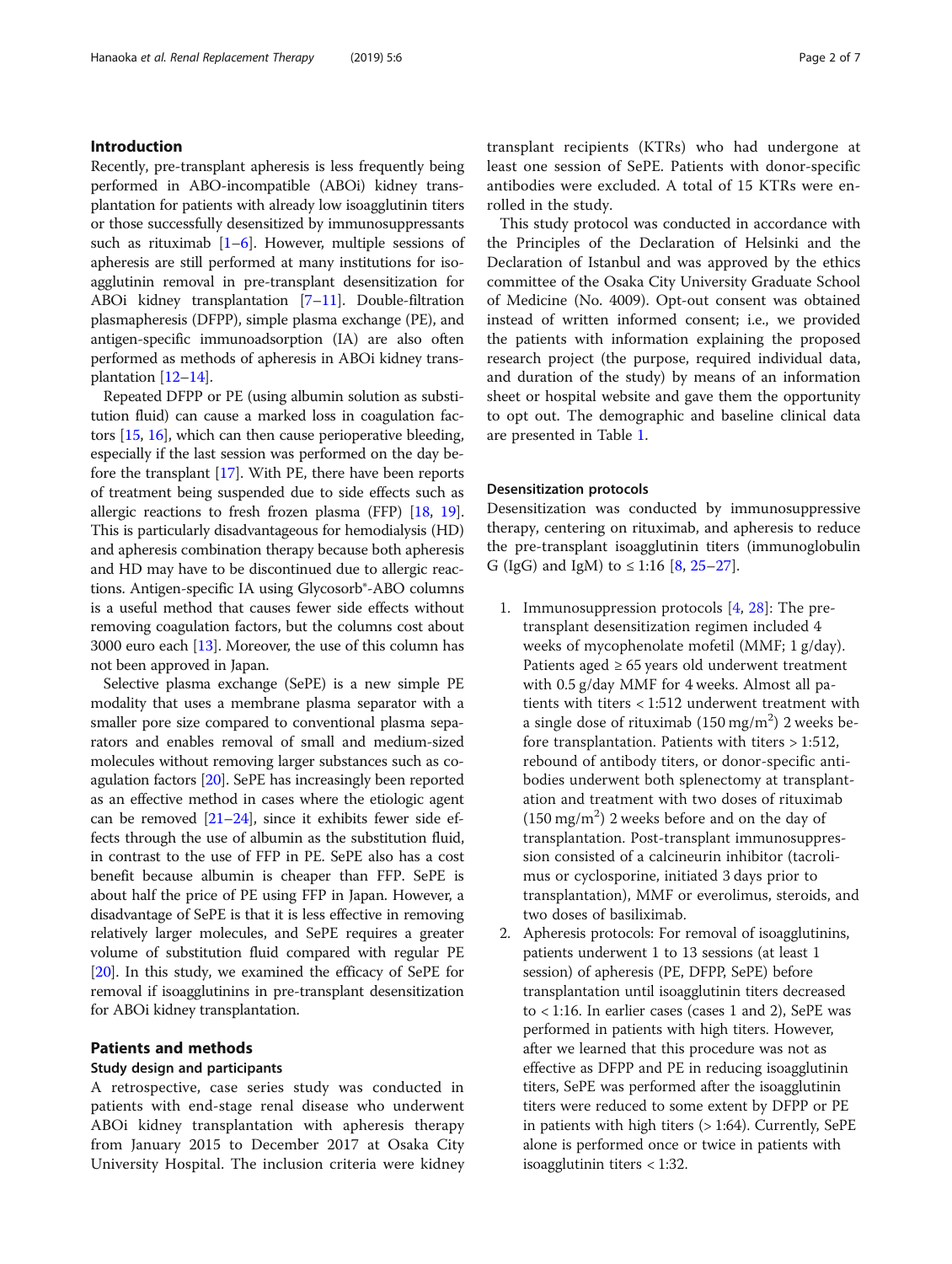## <span id="page-2-0"></span>Table 1 Characteristics and results of the study subjects

|                | Case Order and frequency of apheresis including SePE                                                                                            | +HD age   | SePE Sex/                     | Donor<br>(sex/<br>age) | Relationship | Blood<br>type                    | Isoagglutinin titers<br>(lgG) |                |              | Isoagglutinin<br>titers (IgM) |                |                |
|----------------|-------------------------------------------------------------------------------------------------------------------------------------------------|-----------|-------------------------------|------------------------|--------------|----------------------------------|-------------------------------|----------------|--------------|-------------------------------|----------------|----------------|
|                |                                                                                                                                                 |           |                               |                        |              |                                  | Base                          | At Tx Max      |              | Base At                       | Tx             | Max            |
| $\mathbf{1}$   | $DFPPx1 \rightarrow SePEx6$                                                                                                                     | <b>No</b> | M/<br>67                      | F/66                   | Spouse       | $AB+ \rightarrow$<br>$O+$        | 256/<br>256                   | 32/<br>128     | 256/<br>256  | 16/<br>16                     | 8/8            | 16/<br>16      |
| 2              | SePEx2 $\rightarrow$ PE(f)x1 $\rightarrow$ PE(a) $\times$ 1 $\rightarrow$ PE(f) $\times$ 1 $\rightarrow$<br>$DFPPX1 \rightarrow PE(a) \times 7$ | Yes       |                               | F/60 M/58              | Spouse       | $B + \rightarrow O$<br>$^{+}$    | 1024                          | 64             | 1024         | 512                           | $\overline{1}$ | 1024           |
| 3              | $DFPPx1 \rightarrow PE(f)x1 \rightarrow SePEx1$                                                                                                 | Yes       |                               | F/64 M/59              | Spouse       | $A+ \rightarrow B+ 16$           |                               | 8              | 32           | 16                            | 2              | 16             |
| $\overline{4}$ | $DFPPx2 \rightarrow SePEx1$                                                                                                                     | Yes       |                               | F/32 M/55              | Parent       | $AB+ \rightarrow B$ 8<br>$^{+}$  |                               | $\mathbf{1}$   | 16           | 8                             | $\overline{1}$ | 16             |
| 5              | $DFPPx1 \rightarrow PE(a) \times 1 \rightarrow DFPP \times 1 \rightarrow SePE \times 1$                                                         | Yes       |                               | F/39 M/61              | Parent       | $B + \rightarrow O$<br>$+$       | 256                           | $\overline{4}$ | 256          | 32                            | 2              | 32             |
| 6              | $DFPPx2 \rightarrow SePEx1$                                                                                                                     | No        | M/<br>44                      | F/67                   | Parent       | $B + \rightarrow O$<br>$^{+}$    | 64                            | 8              | 64           | 32                            | 2              | 32             |
| $\overline{7}$ | $DFPPx2 \rightarrow SePEx1$                                                                                                                     | <b>No</b> | F/69                          | M/69                   | Spouse       | $AB+ \rightarrow B$ 16<br>$^{+}$ |                               | $<$ 1          | 16           | 16                            | $\mathbf{1}$   | 16             |
| 8              | SePEx2                                                                                                                                          | Yes       |                               | F/44 F/48              | Sibling      | $B+ \rightarrow A+$ 1            |                               | <1             | $\mathbf{1}$ | $\overline{2}$                | $\mathbf{1}$   | $\mathcal{P}$  |
| 9              | SePEx2                                                                                                                                          | Yes       | $\mathsf{M}/\mathsf{M}$<br>52 | F/50                   | Spouse       | $B+ \rightarrow A+ 4$            |                               | $\mathbf{1}$   | 4            | $\overline{4}$                | 1              | 4              |
| 10             | SePEx2                                                                                                                                          | Yes       | M/<br>53                      | F/49                   | Parent       | $B+ \rightarrow A+8$             |                               | $\overline{2}$ | 16           | $\overline{4}$                | $\overline{2}$ | 8              |
| 11             | SePEx2                                                                                                                                          | Yes       | M/<br>53                      | F/50                   | Spouse       | $B+ \rightarrow A+ 8$            |                               | $\overline{2}$ | 8            | $\overline{4}$                | $\overline{4}$ | $\overline{4}$ |
| 12             | SePEx2                                                                                                                                          | Yes       | M/<br>53                      | F/55                   | Spouse       | $B+ \rightarrow A+2$             |                               | $\mathbf{1}$   | $\mathbf{1}$ | 2                             | $\mathbf{1}$   | $\overline{2}$ |
| 13             | $PE(f)x1 \rightarrow SePEx3$                                                                                                                    | No        | $\mathsf{M}/\mathsf{M}$<br>51 | F/50                   | Spouse       | $A + \rightarrow B + 32$         |                               | $\mathbf{1}$   | 32           | 32                            | $\mathbf{1}$   | 32             |
| 14             | SePEx2                                                                                                                                          | No        | M/<br>37                      | M/39                   | Spouse       | $A+ \rightarrow B+ 16$           |                               | 8              | 32           | $\,8\,$                       | $\overline{4}$ | 32             |
| 15             | SePEx1                                                                                                                                          | No        | M/<br>53                      | M/55                   | Sibling      | $B+ \rightarrow A+ 16$           |                               | 8              | 16           | 16                            | 8              | 16             |

SePE selective plasma exchange, DFPP double-filtration plasmapheresis, PE (f) simple plasma exchange using fresh frozen plasma as the substitution fluid, PE (a) simple plasma exchange using 5% albumin solution as the substitution fluid, HD hemodialysis, M male, F female, IgG immunoglobulin G, IgM immunoglobulin M, Tx kidney transplantation

## Conditions for performing SePE (Fig. [1](#page-3-0))

Plasmapheresis therapies were performed using a KM-9000 (Sanyo Electronic Industries Co., Ltd. Okayama, Japan) or TR55X (Toray Medical Co., Ltd. Tokyo, Japan) blood purification system. SePE was performed using an Evacure Plus EC-4A10 (Evaclio, EC-4C in overseas model) (Kawasumi Laboratories, Inc., Tokyo, Japan) selective plasma separator [[29\]](#page-6-0). The volumes used for priming the circuit were about 370 mL in SePE (about 320 mL in PE). Albumin solution (5%) was used as the substitution fluid in all SePE sessions. During SePE, blood flow was maintained at 100 ml/min with a plasma separation rate of 30 ml/min, and unfractionated heparin or nafamostat mesilate was used as the anticoagulant. Plasma volume (PV) was calculated using the following equation [\[30\]](#page-6-0):  $PV = (BW/13) \times (100-Ht)/100$ , where BW and Ht indicate body weight (kg) and hematocrit (%), respectively. The target processed PV was set at 2 PV. In tandem HD and SePE, SePE was performed in parallel with the HD circuit, with a blood flow rate of [1](#page-3-0)00 mL/min into the SePE circuit (Fig. 1). The cost of SePE using 2 PV 5% albumin solution is about half the price of PE using 1.5 PV FFP.

## Measurement of clinical data

Isoagglutinin titers were measured by the tube centrifugation test, anti-A/B IgM titers were determined using the saline agglutination technique, and IgG titers were evaluated using the indirect Coombs test. Changes in isoagglutinin titers and serum IgG, IgM, and fibrinogen levels were studied, in addition to any adverse effects. The removal rates (RR) of IgG, IgM, and fibrinogen were corrected for the change in hematocrit (Ht) with the change in colloid osmotic pressure, using the following equation  $[30]$  $[30]$ : RR =  $[1$ -pre Ht  $(1$ -post Ht/100) post-conc/ post Ht (1-pre Ht/100) pre-conc]  $\times$  100, where pre Ht and post Ht indicate hematocrit (%) before and immediately after apheresis, respectively.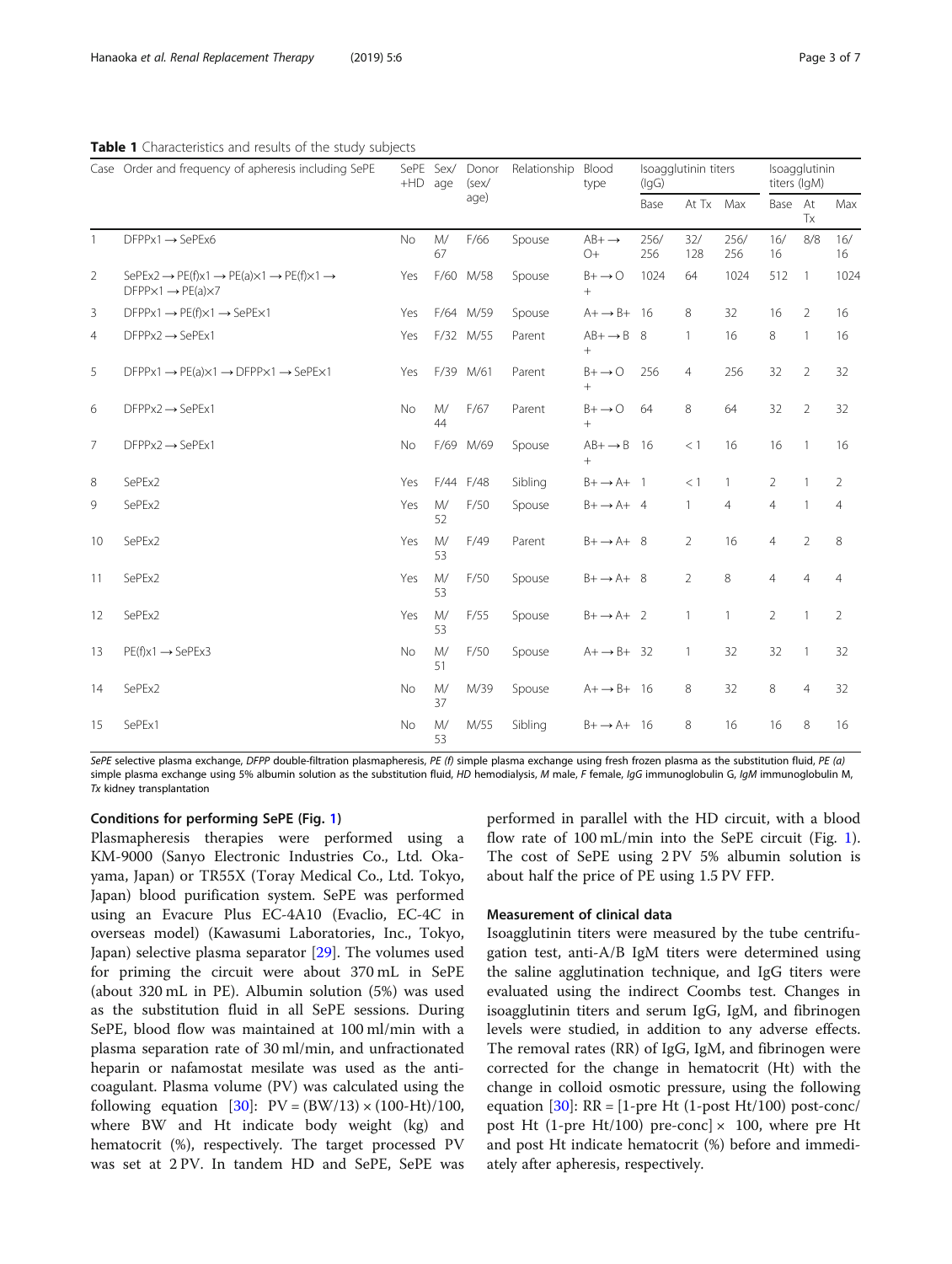<span id="page-3-0"></span>

## Statistical analysis

Baseline demographic and clinical characteristics are summarized as the median and interquartile range for continuous variables and counts and percentage for categorical variables. In order to examine the effect of SePE on the isoagglutinin titers change rates, multivariable proportional odds ordinal logistic regression models were used with IgG and IgM as independent variables, separately. In these models, baseline values of isoagglutinin titers were adjusted. In the analysis, changes in isoagglutinin titers were counted individually for anti-A and anti-B in case 1 because the kidney was transplanted from AB  $+$   $\rightarrow$  O+. All statistical analyses were two-sided with a 5% significance level and were performed using R version 3.3.2 [\(https://www.r-project.org/foundation/\)](https://www.r-project.org/foundation/) with the "rms" and "RcmdrPlugin.EZR" packages.

## Results

## Characteristics of subjects (Table [1\)](#page-2-0)

A total of 29 sessions of SePE were performed in 15 KTRs, including SePE alone (7 KTRs) and SePE in combination with DFPP or PE (8 KTRs). HD and SePE combination therapy was performed in 9 KTRs and SePE monotherapy was performed in 6 KTRs (3 peritoneal dialysis and 3 preemptive kidney transplantation). Isoagglutinin titers were controlled to  $\leq 1:16$  in all except 2

KTRs with high titers (cases 1 and 2, who also underwent splenectomy) before transplantation, and there were no cases of antibody-mediated rejection. There were two cases of acute rejection (case 6 and case 9, 13.3%). Side effects occurred in 4 of the 29 sessions, including general ill feeling and hot flashes in case 1, nausea and hypotension in case 4, epigastric distress in case 8, and leg cramps in case 15. No circuit coagulation occurred in all sessions. All were considered to be minor side effects and were improved by symptomatic treatment.

## Median decrease and removal rate by SePE (Table 2)

There was a median twofold decrease in isoagglutinin titers (IgG and IgM) by SePE. The median removal rates (%) of IgG, IgM, and fibrinogen were 64.2 [60.1–68.1], 11.7 [8.3–18.3], and 25.5 [18.0–32.2] %, respectively.

## Comparison of the reduction volumes distribution in isoagglutinin titers between SePE and conventional methods (PE, DFPP) (Figs. [2](#page-4-0) and [3](#page-4-0))

The reduction in isoagglutinin titers was compared between SePE (29 sessions) and conventional methods (4 sessions of PE using FFP, 9 sessions of PE using 5% albumin solution, and 11 sessions of DFPP). The distribution of reductions in isoagglutinin titers (IgG and IgM) with each modality are shown in Figs. [2](#page-4-0) and [3,](#page-4-0) respectively.

Table 2 Median decrease and removal rate of clinical data by SePE

| <b>TWAIL &amp;</b> INICORD DECIDED ON A TEMPORAL RACE OF CHINEDI GOLD DY SCI E |                            |       |      |            |  |  |  |  |
|--------------------------------------------------------------------------------|----------------------------|-------|------|------------|--|--|--|--|
| Isoagglutinin titers (IgG)                                                     | Isoagglutinin titers (IgM) | lgG   | laM  | Fibrinogen |  |  |  |  |
| $\times 2$                                                                     |                            | 64.2% | 1.7% | 25.5%      |  |  |  |  |

SePE selective plasma exchange, IgG immunoglobulin G, IgM immunoglobulin M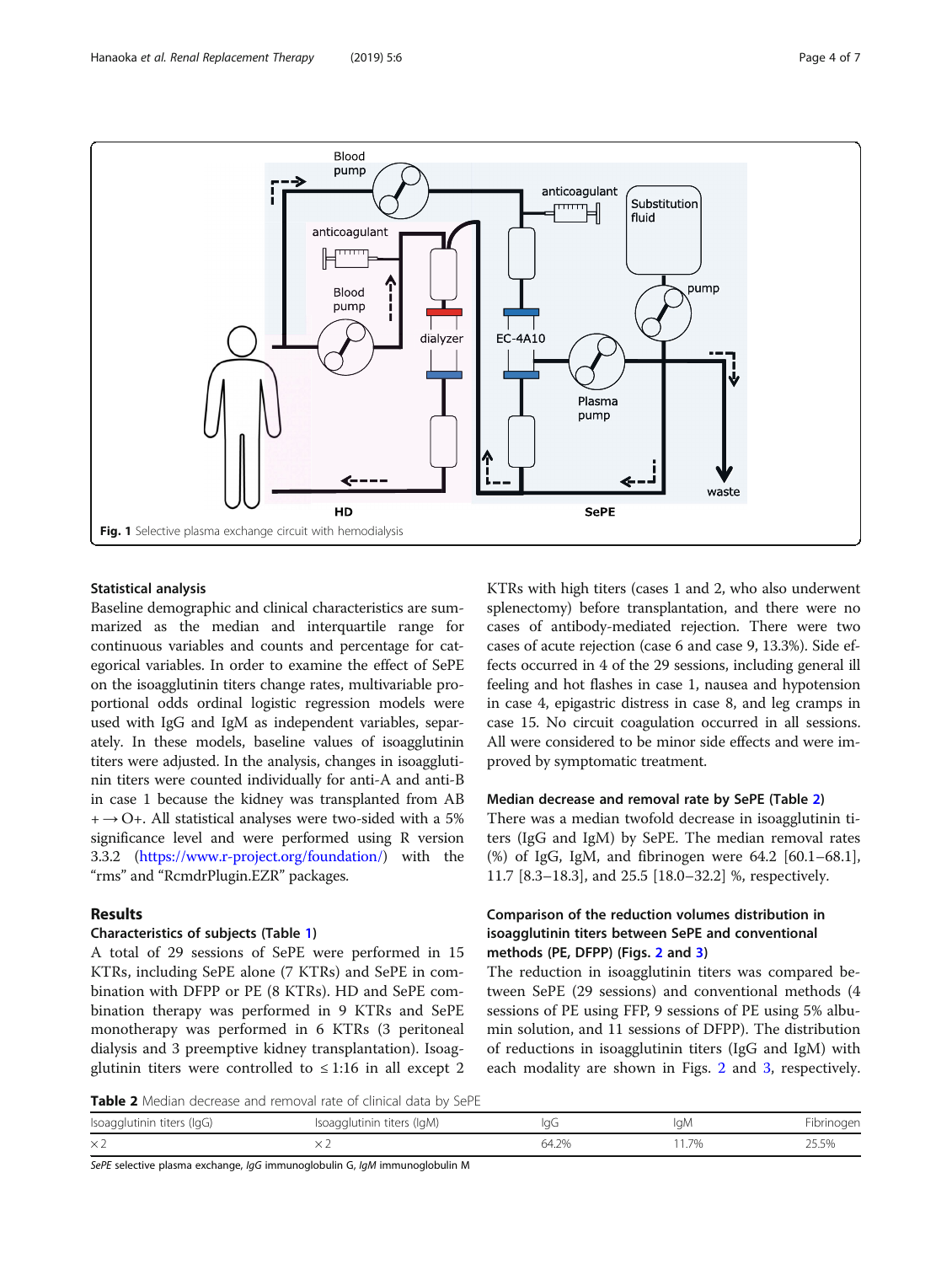Neither titer decreased after SePE in about 30% of the sessions (IgG; 10/29, IgM; 9/29).

Comparison of the reduction volumes in anti-blood group antibody titers between SePE and conventional methods (PE, DFPP) (Table 3).

The reduction volumes of isoagglutinin titers of patients with SePE  $(n = 29)$  were significantly less than those of patients with conventional methods (PE, DFPP)  $(n = 25)$   $(P < 0.001$  for both IgG and IgM).

## **Discussion**

Since 2015, we have performed SePE as an apheresis modality for ABOi kidney transplantation. In 29 SePE sessions performed in 15 KTRs without any incidence of antibody-mediated rejection, we were able to control isoagglutinin titers (IgG, IgM) to  $\leq$  1:16 [[8,](#page-5-0) [25](#page-6-0)–[27](#page-6-0)] in all except 2 KTRs with high antibody titers. There was a median twofold decrease in isoagglutinin titers in our patients undergoing SePE. The median removal rate of fibrinogen was 25.5%. Side effects occurred in only 4 of the 29 sessions. However, the reduction in isoagglutinin titers in patients undergoing SePE was significantly less than that in patients treated with conventional methods. This study is the first report of the use of SePE for isoagglutinin removal in pre-transplant desensitization for ABOi kidney transplantation.

Initially, we performed SePE in KTRs with high isoagglutinin levels, but we found that this was not as effective as conventional methods (PE, DFPP) for removal of isoagglutinins, even when using 2 PV of substitution fluid (cases 1 and 2). Therefore, we subsequently decided to first perform DFPP or PE in KTRs with high isoagglutinin levels, followed by SePE after these levels were reduced sufficiently. A median twofold decrease in isoagglutinin titers was obtained using SePE (Table [2\)](#page-3-0), but the titers did not decrease at all in 30% of the sessions (Figs. 2 and 3) and the reduction in isoagglutinin titers in SePE was significantly less than that with conventional methods (Table 3). These results suggest that SePE alone is sufficient for KTRs with isoagglutinin titers  $\leq$  1:32, but in KTRs with titers  $\geq$  1:64, it is preferable to first perform PE or DFPP and decrease isoagglutinin to ≤ 1:32 before performing SePE.

Fig. 3 Comparison of the reduction volumes distribution in isoagglutinin titers between SePE and conventional methods (IgM)

selective plasma exchange

conventional methods

The sieving coefficient of IgM was 0, according to the manufacturer's reported value for Evacure Plus EC-4A10 [[20\]](#page-6-0), and the actual removal rate was approximately 10%, with the isoagglutinin (IgM) titers decreasing in the same manner as the isoagglutinin (IgG) titers (Figs. 2 and 3). This may have been caused by adsorption to the membrane, but the precise mechanism remains unclear.

Regarding coagulation factors, although the sieving coefficient of fibrinogen is reported to be  $0$  [[20\]](#page-6-0), the actual removal rate was about 25%. Based on scanning electron microscopy imaging, Ohkubo et al. [[31\]](#page-6-0) found that fibrinogen reduction by SePE using EC-4A10 is due to membrane fouling by substances such as fibrinogen fibrils. When DFPP is performed repeatedly, the fibrinogen levels decrease considerably [\[15](#page-5-0), [16\]](#page-5-0), such that 25%

Table 3 Comparison of decrease volumes in isoagglutinin titers between SePE and conventional methods (PE, DFPP)

| Variable    | lgG titers             |            | IgM titers             |            |  |  |
|-------------|------------------------|------------|------------------------|------------|--|--|
|             | Odds ratio (95%CI)     | P value    | Odds ratio (95%CI)     | P value    |  |  |
| SePE or not | $0.059(0.017 - 0.205)$ | P < 0.0001 | $0.014(0.002 - 0.091)$ | P < 0.0001 |  |  |

These odds ratios and P values were adjusted for pre-isoagglutinin titers. SePE selective plasma exchange, PE simple plasma exchange, DFPP double-filtration plasmapheresis, IgG immunoglobulin G, IgM immunoglobulin M, CI confidential interval

<span id="page-4-0"></span>



 $\overline{5}$ 

 $\Omega$ 

 $\Box$  x 32

 $\blacksquare$  X 64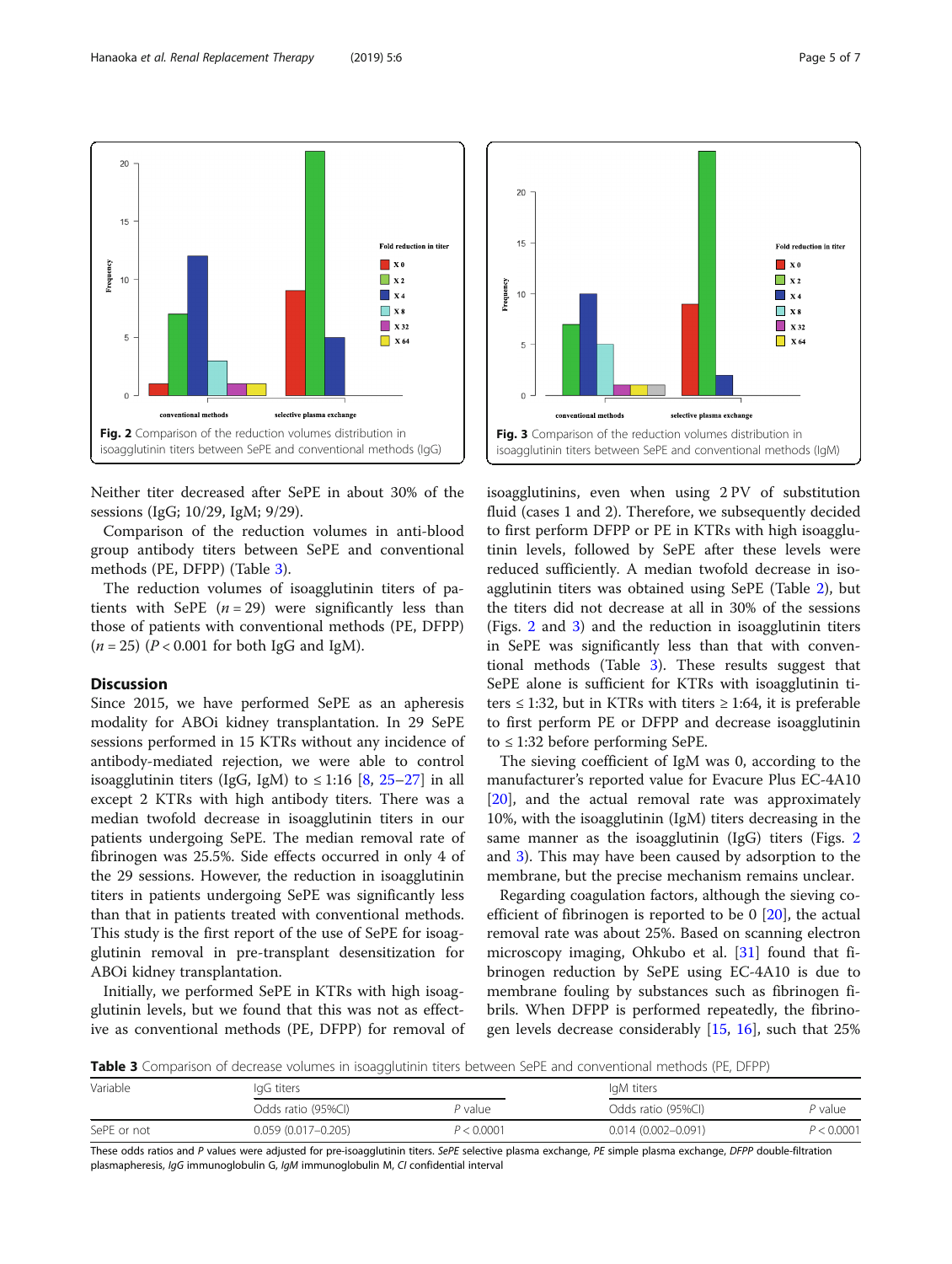<span id="page-5-0"></span>removal by SePE becomes disadvantageous. In such cases, aggressive FFP transfusions are desirable.

With respect to side effects, we were able to perform SePE safely with only a few minor side effects, due to the use of albumin rather than FFP [\[18](#page-6-0), [19](#page-6-0)]. In addition, because 5% albumin solution was used, there were few incidences of hypotension, even though fluid removal was performed in tandem with HD.

The study has some limitations. First, our sample size was small and there was no control group, and a further study with a larger sample size and a control group is needed to confirm the results. Second, with respect to the graft function, investigation of the long-term impact of this protocol may be necessary. Third, further studies are needed to compare the therapeutic efficacy of SePE monotherapy with conventional methods (PE, DFPP, IA).

In conclusion, because SePE is less efficient in removing isoagglutinins compared to conventional methods, the use of SePE alone should be limited to patients with low isoagglutinin titers, and SePE in combination with conventional methods should be used for patients with high isoagglutinin titers. SePE may be a useful treatment option, if applied in appropriate cases, due to its lower cost (about half the price of PE using fresh frozen plasma in Japan) and fewer side effects. However, care is required with the use of SePE because about 25% of fibrinogen is removed.

#### Abbreviations

ABO-i: ABO-incompatible; DFPP: Double-filtration plasmapheresis; FFP: Fresh frozen plasma; HD: Hemodialysis; Ht: Hematocrit; IA: Immunoadsorption; KTRs: Kidney transplant recipients; MMF: Mycophenolate mofetil; PE: Simple plasma exchange; PV: Plasma volume; RR: Removal rates; SePE: Selective plasma exchange

#### Acknowledgements

Not applicable.

#### Funding

The authors declare that there is no funding related to this manuscript.

#### Availability of data and materials

The data and materials were all included in the manuscript.

#### Authors' contributions

A.H. (first author) and T.N. (corresponding author) contributed to the concept, design, data acquisition, interpretation, and writing. D.K. and A.S. contributed to the data analysis and interpretation. Y.T., U.J., and T.N. reviewed and revised the manuscript. All authors read and approved the final manuscript.

#### Ethics approval and consent to participate

This study protocol was conducted in accordance with the Principles of the Declaration of Helsinki and the Declaration of Istanbul, and was approved by the ethics committee of the Osaka City University Graduate School of Medicine (No. 4009). Opt-out consent was obtained instead of written informed consent; i.e., we provided the patients with information explaining the proposed research project (the purpose, required individual data and duration of the study) by means of an information sheet or hospital website and gave them the opportunity to opt out.

#### Consent for publication

For publication of this manuscript, opt-out consent was obtained by means of an information sheet or hospital website.

### Competing interests

The authors declare that they have no competing interests.

#### Publisher's Note

Springer Nature remains neutral with regard to jurisdictional claims in published maps and institutional affiliations.

#### Author details

<sup>1</sup> Department of Medical Devices, Osaka City University Hospital, Osaka, Japan <sup>2</sup> Department of Urology, Osaka City University Graduate School of Medicine 1-4-3 Asahi-machi, Abeno-ku, Osaka 545-8585, Japan. <sup>3</sup> Department of Medical Statistics, Osaka City University Graduate School of Medicine, Osaka, Japan.

## Received: 23 November 2018 Accepted: 4 February 2019 Published online: 13 February 2019

#### References

- 1. Gloor J, Stegall M. ABO-incompatible kidney transplantation with and without splenectomy. Transplantation. 2006;82(5):720.
- 2. Shin E, Kwon SW, Yang WS, Baeck C, Yu H, Cho H, et al. Long-term outcomes of ABO-incompatible living donor kidney transplantation: a comparative analysis. Transplant Proc. 2015;47(6):1720–6.
- 3. Sonnenday CJ, Warren DS, Cooper M, Samaniego M, Haas M, King KE, et al. Plasmapheresis, CMV hyperimmune globulin, and anti-CD20 allow ABOincompatible renal transplantation without splenectomy. Am J Transplant. 2004;4(8):1315–22.
- 4. Uchida J, Kuwabara N, Machida Y, Iwai T, Naganuma T, Kumada N, et al. Excellent outcomes of ABO-incompatible kidney transplantation: a singlecenter experience. Transplant Proc. 2012;44(1):204–9.
- 5. Wilpert J, Fischer KG, Pisarski P, Wiech T, Daskalakis M, Ziegler A, et al. Longterm outcome of ABO-incompatible living donor kidney transplantation based on antigen-specific desensitization. An observational comparative analysis. Nephrol Dial Transplant. 2010;25(11):3778–86.
- 6. Yabu JM, Fontaine MJ. ABO-incompatible living donor kidney transplantation without post-transplant therapeutic plasma exchange. J Clin Apher. 2015;30(6):340–6.
- 7. Lipshutz GS, McGuire S, Zhu Q, Ziman A, Davis R, Goldfinger D, et al. ABO blood type-incompatible kidney transplantation and access to organs. Arch Surg. 2011;146(4):453–8.
- 8. Montgomery RA, Locke JE, King KE, Segev DL, Warren DS, Kraus ES, et al. ABO incompatible renal transplantation: a paradigm ready for broad implementation. Transplantation. 2009;87(8):1246–55.
- Segev DL, Simpkins CE, Warren DS, King KE, Shirey RS, Maley WR, et al. ABO incompatible high-titer renal transplantation without splenectomy or anti-CD20 treatment. Am J Transplant. 2005;5(10):2570–5.
- 10. Toki D, Ishida H, Setoguchi K, Shimizu T, Omoto K, Shirakawa H, et al. Acute antibody-mediated rejection in living ABO-incompatible kidney transplantation: long-term impact and risk factors. Am J Transplant. 2009; 9(3):567–77.
- 11. Warren DS, Montgomery RA. Incompatible kidney transplantation: lessons from a decade of desensitization and paired kidney exchange. Immunol Res. 2010;47(1–3):257–64.
- 12. Abu Jawdeh BG, Cuffy MC, Alloway RR, Shields AR, Woodle ES. Desensitization in kidney transplantation: review and future perspectives. Clin Transpl. 2014;28(4):494–507.
- 13. Rostaing L, Allal A, Del Bello A, Sallusto F, Esposito L, Doumerc N, et al. Treatment of large plasma volumes using specific immunoadsorption to desensitize ABO-incompatible kidney-transplant candidates. J Nephropathol. 2016;5(3):90–7.
- 14. Singh N, Pirsch J, Samaniego M. Antibody-mediated rejection: treatment alternatives and outcomes. Transplant Rev (Orlando). 2009;23(1):34–46.
- 15. Kim MH, Jun KW, Hwang JK, Kim JI, Chung BH, Choi BS, et al. Risk factors for postoperative bleeding in ABO-incompatible kidney transplantation. Clin Transpl. 2015;29(4):365–72.
- 16. Takahashi K, Saito K. ABO-incompatible kidney transplantation. Transplant Rev (Orlando). 2013;27(1):1–8.